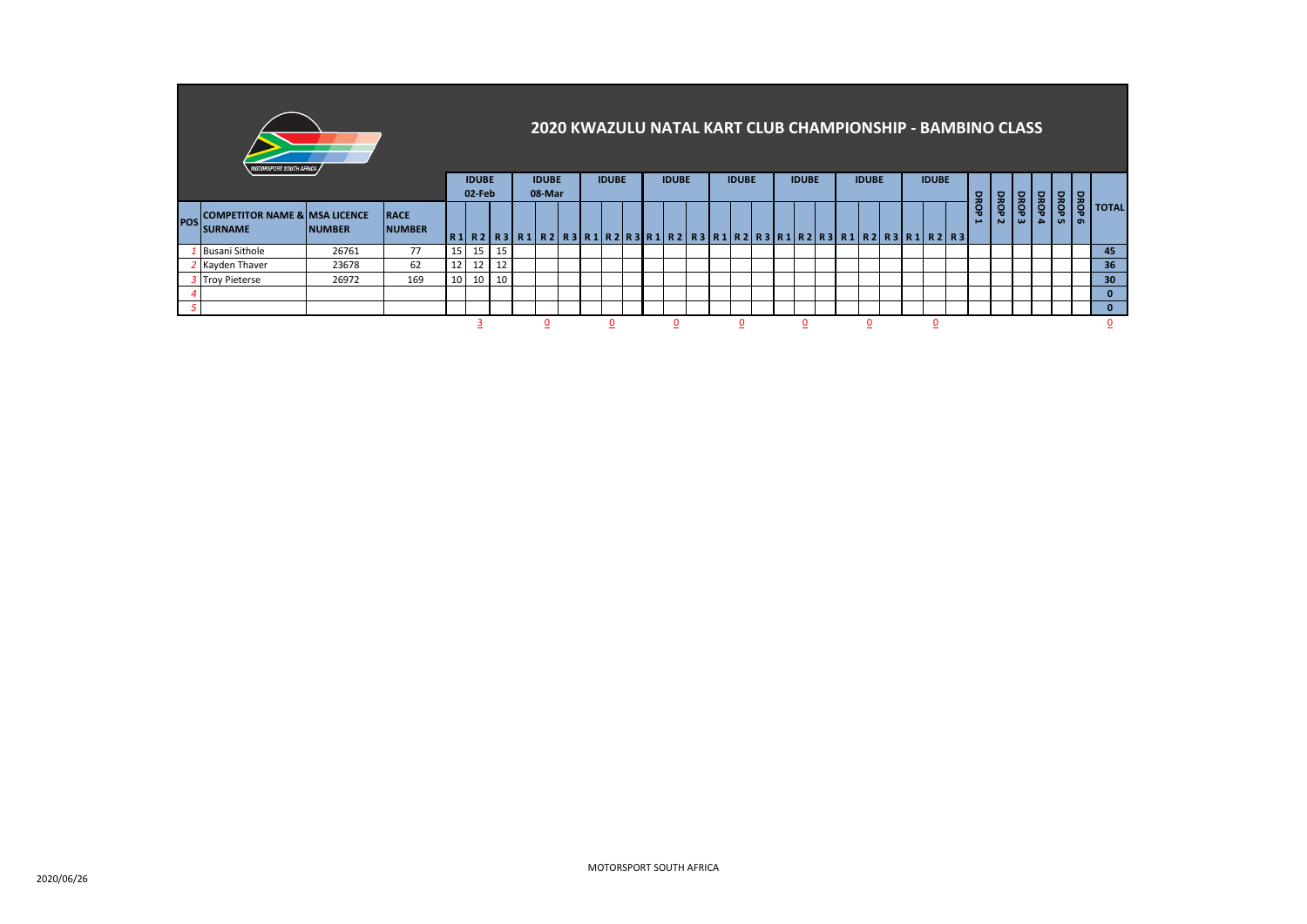|            |                                                   |                                               |                              |                        |    |                        |  |              |  |              |  |              |  |              |  | 2020 KWAZULU NATAL KART CLUB CHAMPIONSHIP - MICRO MAX CLASS                                                      |  |              |  |                  |  |     |           |          |    |              |
|------------|---------------------------------------------------|-----------------------------------------------|------------------------------|------------------------|----|------------------------|--|--------------|--|--------------|--|--------------|--|--------------|--|------------------------------------------------------------------------------------------------------------------|--|--------------|--|------------------|--|-----|-----------|----------|----|--------------|
|            | <i>MOTORSPORT SOUTH AFRICA</i>                    |                                               |                              | <b>IDUBE</b><br>02-Feb |    | <b>IDUBE</b><br>08-Mar |  | <b>IDUBE</b> |  | <b>IDUBE</b> |  | <b>IDUBE</b> |  | <b>IDUBE</b> |  | <b>IDUBE</b>                                                                                                     |  | <b>IDUBE</b> |  | ç                |  |     | $\bullet$ | e        |    |              |
| <b>POS</b> | <b>COMPETITOR NAME &amp; I</b><br><b>ISURNAME</b> | <b>MSA</b><br><b>LICENCE</b><br><b>NUMBER</b> | <b>RACE</b><br><b>NUMBER</b> | <b>R1</b>              |    |                        |  |              |  |              |  |              |  |              |  | R2   R3   R1   R2   R3   R1   R2   R3   R1   R2   R3   R1   R2   R3   R1   R2   R3   R1   R2   R3   R1   R2   R3 |  |              |  | <b>BON</b><br>Sĩ |  | BRO | ' ധ       | $\Delta$ | Ιı | <b>TOTAL</b> |
|            | I Travis Mingay                                   | 1571                                          | 677                          | 15                     | 15 | 12                     |  |              |  |              |  |              |  |              |  |                                                                                                                  |  |              |  |                  |  |     |           |          |    | 42           |
|            | Uzair Khan                                        | 1397                                          | 678                          | 12                     | 12 | 15                     |  |              |  |              |  |              |  |              |  |                                                                                                                  |  |              |  |                  |  |     |           |          |    | 39           |
|            | 3 Tavish Naidoo                                   | 26548                                         | 696                          | Q                      | 10 | 9                      |  |              |  |              |  |              |  |              |  |                                                                                                                  |  |              |  |                  |  |     |           |          |    | 28           |
|            | 4 Rayn Asmal                                      | 4086                                          | 619                          | 10                     |    | 10                     |  |              |  |              |  |              |  |              |  |                                                                                                                  |  |              |  |                  |  |     |           |          |    | 20           |
|            |                                                   |                                               |                              |                        |    |                        |  |              |  |              |  |              |  |              |  |                                                                                                                  |  |              |  |                  |  |     |           |          |    |              |
|            |                                                   |                                               |                              |                        |    |                        |  |              |  |              |  |              |  |              |  |                                                                                                                  |  |              |  |                  |  |     |           |          |    |              |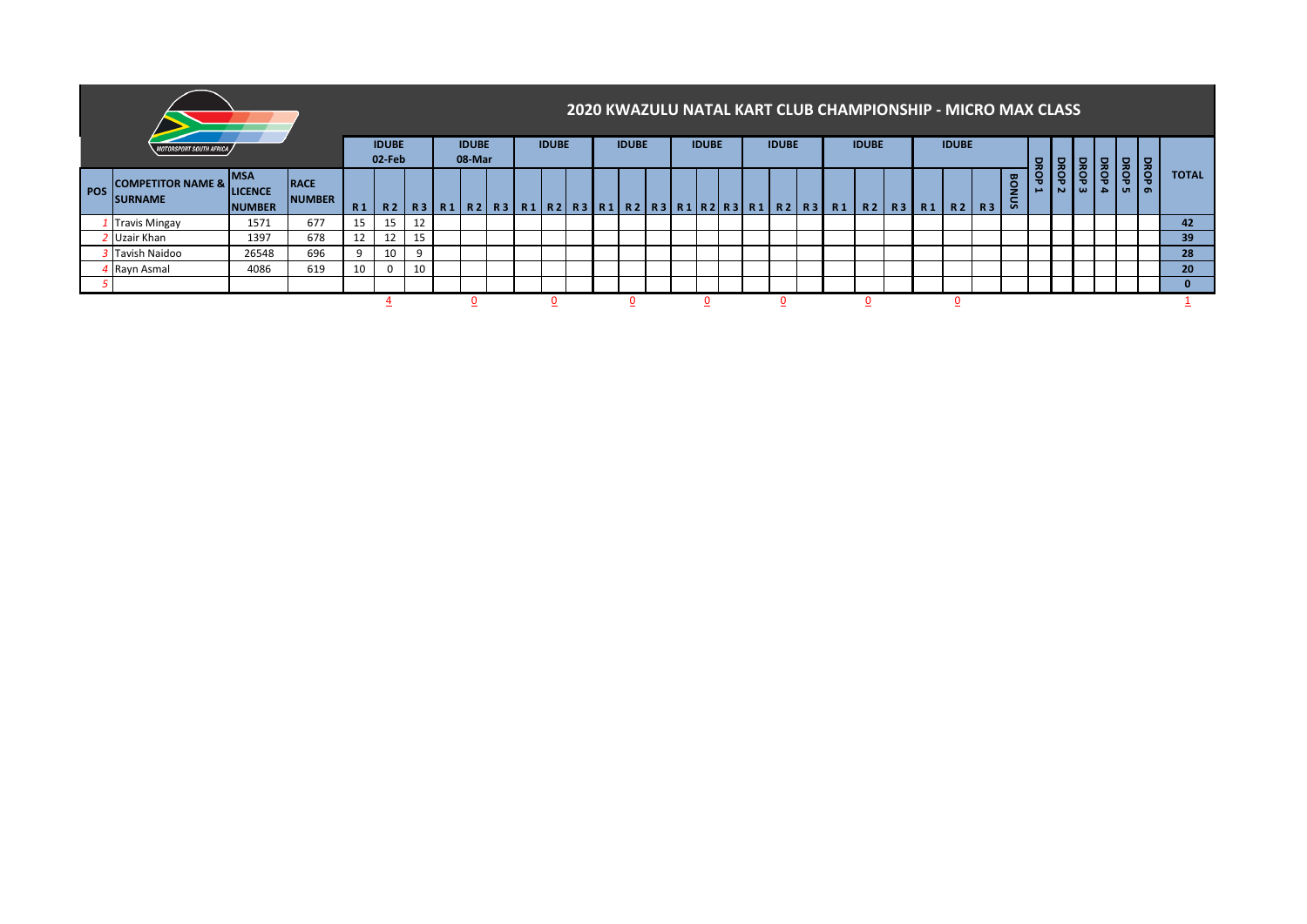|     |                                                                       |                        |     |                        |                 |              |  |              |  |              |  |              |  |                                                                                                 | 2020 KWAZULU NATAL KART CLUB CHAMPIONSHIP - MAX MASTERS CLASS |              |   |            |                                         |                             |  |                                                            |              |  |                 |
|-----|-----------------------------------------------------------------------|------------------------|-----|------------------------|-----------------|--------------|--|--------------|--|--------------|--|--------------|--|-------------------------------------------------------------------------------------------------|---------------------------------------------------------------|--------------|---|------------|-----------------------------------------|-----------------------------|--|------------------------------------------------------------|--------------|--|-----------------|
|     | <b>MOTORSPORT SOUTH AFRICA</b>                                        | <b>IDUBE</b><br>02-Feb |     | <b>IDUBE</b><br>08-Mar |                 | <b>IDUBE</b> |  | <b>IDUBE</b> |  | <b>IDUBE</b> |  | <b>IDUBE</b> |  | <b>IDUBE</b>                                                                                    |                                                               | <b>IDUBE</b> |   |            |                                         |                             |  |                                                            |              |  |                 |
| POS | <b>COMPETITOR NAME &amp; MSA LICENCE</b><br><b>NUMBER</b><br>ISURNAME |                        |     |                        |                 |              |  |              |  |              |  |              |  | R1 R2  R3  R1 R2  R3  R1 R2  R3  R1  R2  R3  R1  R2  R3  R1  R2  R3  R1  R2  R3  R1  R2  R3   G |                                                               |              |   | <b>BON</b> | <b>DROP</b><br>$\overline{\phantom{a}}$ | <b>DROP</b><br>$\mathbf{N}$ |  | $\frac{1}{8}$<br>$\omega$   $\omega$   $\omega$   $\omega$ | <b>TOTAL</b> |  |                 |
|     | Richard van Heerde                                                    | 5237                   | 220 | 12 <sup>1</sup>        | 15 <sup>1</sup> | 12           |  |              |  |              |  |              |  |                                                                                                 |                                                               |              |   |            |                                         |                             |  |                                                            |              |  | 39              |
|     | Dean Rice                                                             | 4150                   | 350 | 9                      | 8               | 15           |  |              |  |              |  |              |  |                                                                                                 |                                                               |              |   |            |                                         |                             |  |                                                            |              |  | 32              |
|     | Shane Foley                                                           | 1822                   | 335 | 15 <sup>1</sup>        | 9               | 8            |  |              |  |              |  |              |  |                                                                                                 |                                                               |              |   |            |                                         |                             |  |                                                            |              |  | 32              |
| Δ   | Beverly van Heerde                                                    | 14219                  | 330 | 10 <sup>1</sup>        | 10              | 10           |  |              |  |              |  |              |  |                                                                                                 |                                                               |              |   |            |                                         |                             |  |                                                            |              |  | 30 <sup>°</sup> |
|     | <b>Richard Horner</b>                                                 | 1482                   | 399 | 8                      | 12              | 3            |  |              |  |              |  |              |  |                                                                                                 |                                                               |              |   |            |                                         |                             |  |                                                            |              |  | 23              |
| 6   | James Stewart                                                         | 5093                   | 369 | $\overline{ }$         | 6               | 9            |  |              |  |              |  |              |  |                                                                                                 |                                                               |              |   |            |                                         |                             |  |                                                            |              |  | 22              |
|     | Allan John Rice                                                       | 4148                   | 349 | 6                      |                 | <u>ъ</u>     |  |              |  |              |  |              |  |                                                                                                 |                                                               |              |   |            |                                         |                             |  |                                                            |              |  | 20              |
| 8   | Stan Whiting                                                          | 2764                   | 388 | 5                      | $\overline{3}$  | 6            |  |              |  |              |  |              |  |                                                                                                 |                                                               |              |   |            |                                         |                             |  |                                                            |              |  | 14              |
| 9   | Peter-John Garbutt                                                    | 2959                   | 377 | 4                      |                 | 5            |  |              |  |              |  |              |  |                                                                                                 |                                                               |              |   |            |                                         |                             |  |                                                            |              |  | 14              |
| 10  |                                                                       |                        |     |                        |                 |              |  |              |  |              |  |              |  |                                                                                                 |                                                               |              |   |            |                                         |                             |  |                                                            |              |  | 0               |
|     |                                                                       |                        |     |                        |                 |              |  |              |  |              |  |              |  |                                                                                                 | n                                                             |              | 0 |            |                                         |                             |  |                                                            |              |  |                 |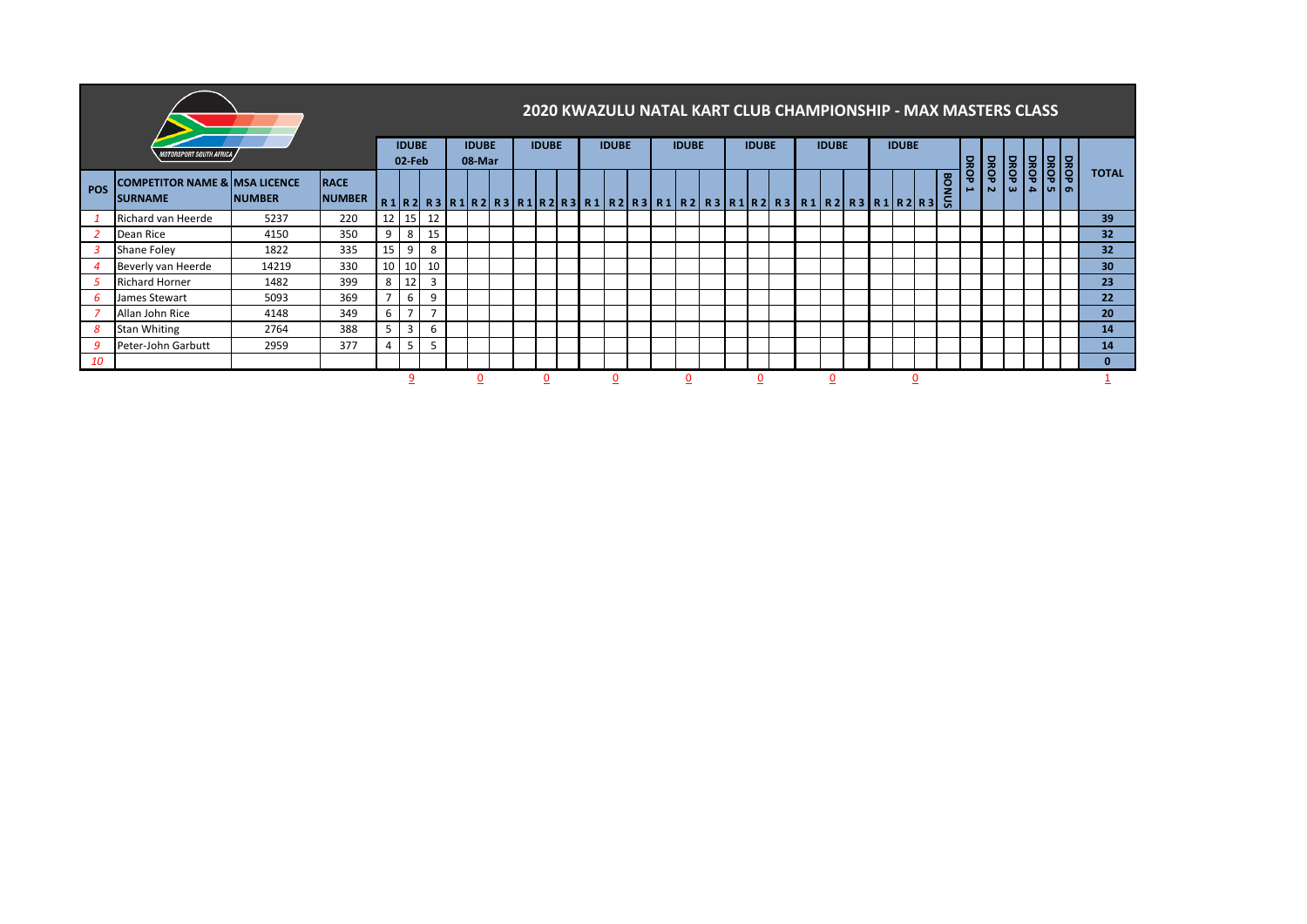|     |                                                 |                                           |                        |    |                        |              |                                                                         |              |  |              |  |              |  |              |  |              |  |  | 2020 KWAZULU NATAL KART CLUB CHAMPIONSHIP - DD2 CLASS |            |                               |                  |                  |             |                  |              |
|-----|-------------------------------------------------|-------------------------------------------|------------------------|----|------------------------|--------------|-------------------------------------------------------------------------|--------------|--|--------------|--|--------------|--|--------------|--|--------------|--|--|-------------------------------------------------------|------------|-------------------------------|------------------|------------------|-------------|------------------|--------------|
|     | MOTORSPORT SOUTH A <u>frica ,</u>               |                                           | <b>IDUBE</b><br>02-Feb |    | <b>IDUBE</b><br>08-Mar | <b>IDUBE</b> |                                                                         | <b>IDUBE</b> |  | <b>IDUBE</b> |  | <b>IDUBE</b> |  | <b>IDUBE</b> |  | <b>IDUBE</b> |  |  |                                                       |            |                               |                  |                  |             |                  |              |
| POS | <b>COMPETITOR NAME &amp;</b><br><b>ISURNAME</b> | <b>IMSA LICENCE RACE</b><br><b>NUMBER</b> | <b>NUMBER</b>          |    |                        |              | R1 R2 R3 R1 R2 R3 R1 R2 R3 R1 R2 R3 R1 R2 R3 R1 R2 R3 R1 R2 R3 R1 R2 R3 |              |  |              |  |              |  |              |  |              |  |  | BONUS                                                 | DROP<br>÷. | <b>DROP</b><br>$\overline{N}$ | DROP<br>$\omega$ | DROP<br>$\Delta$ | DROP<br>uп. | DROP<br>$\sigma$ | <b>TOTAL</b> |
|     | Sharad Bantho                                   | 13583                                     | 81                     |    | 10 12 15               |              |                                                                         |              |  |              |  |              |  |              |  |              |  |  |                                                       |            |                               |                  |                  |             |                  | 37           |
|     | Devon Mackie                                    | 26554                                     | 22                     | 9  | 10                     | 10           |                                                                         |              |  |              |  |              |  |              |  |              |  |  |                                                       |            |                               |                  |                  |             |                  | 29           |
|     | Robert Whiting                                  | 2762                                      | 74                     | 15 | 0                      | 12           |                                                                         |              |  |              |  |              |  |              |  |              |  |  |                                                       |            |                               |                  |                  |             |                  | 27           |
|     | <b>Brandon Smith</b>                            | 2094                                      | 43                     | 12 | 15                     | $\mathbf 0$  |                                                                         |              |  |              |  |              |  |              |  |              |  |  |                                                       |            |                               |                  |                  |             |                  | 27           |
|     | Andrew Bremner                                  | O/E99944706                               | 31                     | 8  | 9                      | 8            |                                                                         |              |  |              |  |              |  |              |  |              |  |  |                                                       |            |                               |                  |                  |             |                  | 25           |
|     | Shane Foley                                     | 1822                                      | 118                    |    | 8                      | 9            |                                                                         |              |  |              |  |              |  |              |  |              |  |  |                                                       |            |                               |                  |                  |             |                  | 24           |
|     | Cody Sherratt                                   | O/E99944962                               | 38                     | ь  | -                      | ь,           |                                                                         |              |  |              |  |              |  |              |  |              |  |  |                                                       |            |                               |                  |                  |             |                  | 20           |
| 8   |                                                 |                                           |                        |    |                        |              |                                                                         |              |  |              |  |              |  |              |  |              |  |  |                                                       |            |                               |                  |                  |             |                  | 0            |
|     |                                                 |                                           |                        |    | ь                      |              |                                                                         |              |  |              |  |              |  |              |  |              |  |  |                                                       |            |                               |                  |                  |             |                  |              |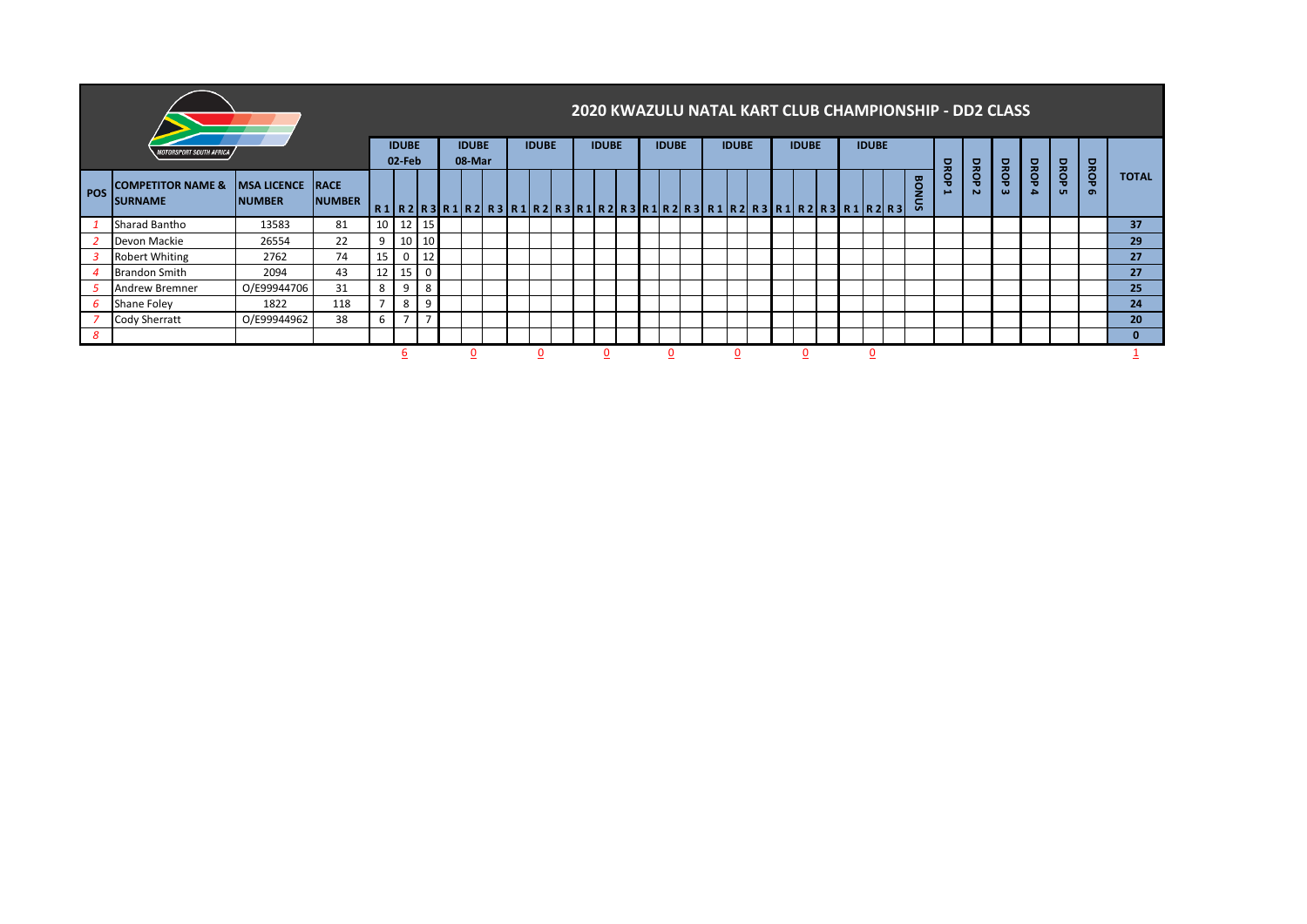|               |                                                |                                                |                              |              |                   |                 |                                                                         |              |  |              |  |              |  |              |  |              |  |              |  | 2020 KWAZULU NATAL KART CLUB CHAMPIONSHIP - DD2 MASTERS CLASS |              |      |          |             |                           |                   |              |
|---------------|------------------------------------------------|------------------------------------------------|------------------------------|--------------|-------------------|-----------------|-------------------------------------------------------------------------|--------------|--|--------------|--|--------------|--|--------------|--|--------------|--|--------------|--|---------------------------------------------------------------|--------------|------|----------|-------------|---------------------------|-------------------|--------------|
|               | <b>MOTORSPORT SOUTH AFRICA</b>                 |                                                |                              | <b>IDUBE</b> |                   | <b>IDUBE</b>    |                                                                         | <b>IDUBE</b> |  | <b>IDUBE</b> |  | <b>IDUBE</b> |  | <b>IDUBE</b> |  | <b>IDUBE</b> |  | <b>IDUBE</b> |  |                                                               |              |      |          |             |                           |                   |              |
|               |                                                |                                                |                              |              | 02-Feb            |                 | 08-Mar                                                                  |              |  |              |  |              |  |              |  |              |  |              |  |                                                               | o<br>≂<br>Ö  | DROP | DROP     | <b>DROP</b> | <b>DRO</b>                | BRO               | <b>TOTAL</b> |
| <b>I</b> POSI | <b>COMPETITOR NAME &amp;</b><br><b>SURNAME</b> | <b>IMSA</b><br><b>LICENCE</b><br><b>NUMBER</b> | <b>RACE</b><br><b>NUMBER</b> |              |                   |                 | R1 R2 R3 R1 R2 R3 R1 R2 R3 R1 R2 R3 R1 R2 R3 R1 R2 R3 R1 R2 R3 R1 R2 R3 |              |  |              |  |              |  |              |  |              |  |              |  | <b>BONUS</b>                                                  | $\mathbf{v}$ | N    | $\omega$ | <b>A</b>    | $\mathbf{u}$<br><b>un</b> | $\mathbf{u}$<br>െ |              |
|               | Jonathan Pieterse                              | 2227                                           | 169                          | 15           | , 15   1          | 15 <sub>1</sub> |                                                                         |              |  |              |  |              |  |              |  |              |  |              |  |                                                               |              |      |          |             |                           |                   | 45           |
|               | Eric Marzoppi                                  | 15571                                          | 128                          |              | $10 \mid 12 \mid$ | $12 \square$    |                                                                         |              |  |              |  |              |  |              |  |              |  |              |  |                                                               |              |      |          |             |                           |                   | 34           |
|               | <b>Alistair Mingay</b>                         | 1513                                           | 177                          | ΤT           | 10                | 9               |                                                                         |              |  |              |  |              |  |              |  |              |  |              |  |                                                               |              |      |          |             |                           |                   | 31           |
|               | Ryan Wilde                                     | 1083                                           | 167                          | 9            | 9                 | 10 <sub>l</sub> |                                                                         |              |  |              |  |              |  |              |  |              |  |              |  |                                                               |              |      |          |             |                           |                   | 28           |
|               | <b>Brad Funnel</b>                             | 4349                                           | 149                          | 8            | 8                 | $\Omega$        |                                                                         |              |  |              |  |              |  |              |  |              |  |              |  |                                                               |              |      |          |             |                           |                   | 16           |
| 6             |                                                |                                                |                              |              |                   |                 |                                                                         |              |  |              |  |              |  |              |  |              |  |              |  |                                                               |              |      |          |             |                           |                   | $\Omega$     |
|               |                                                |                                                |                              |              |                   |                 |                                                                         |              |  |              |  |              |  |              |  |              |  |              |  |                                                               |              |      |          |             |                           |                   |              |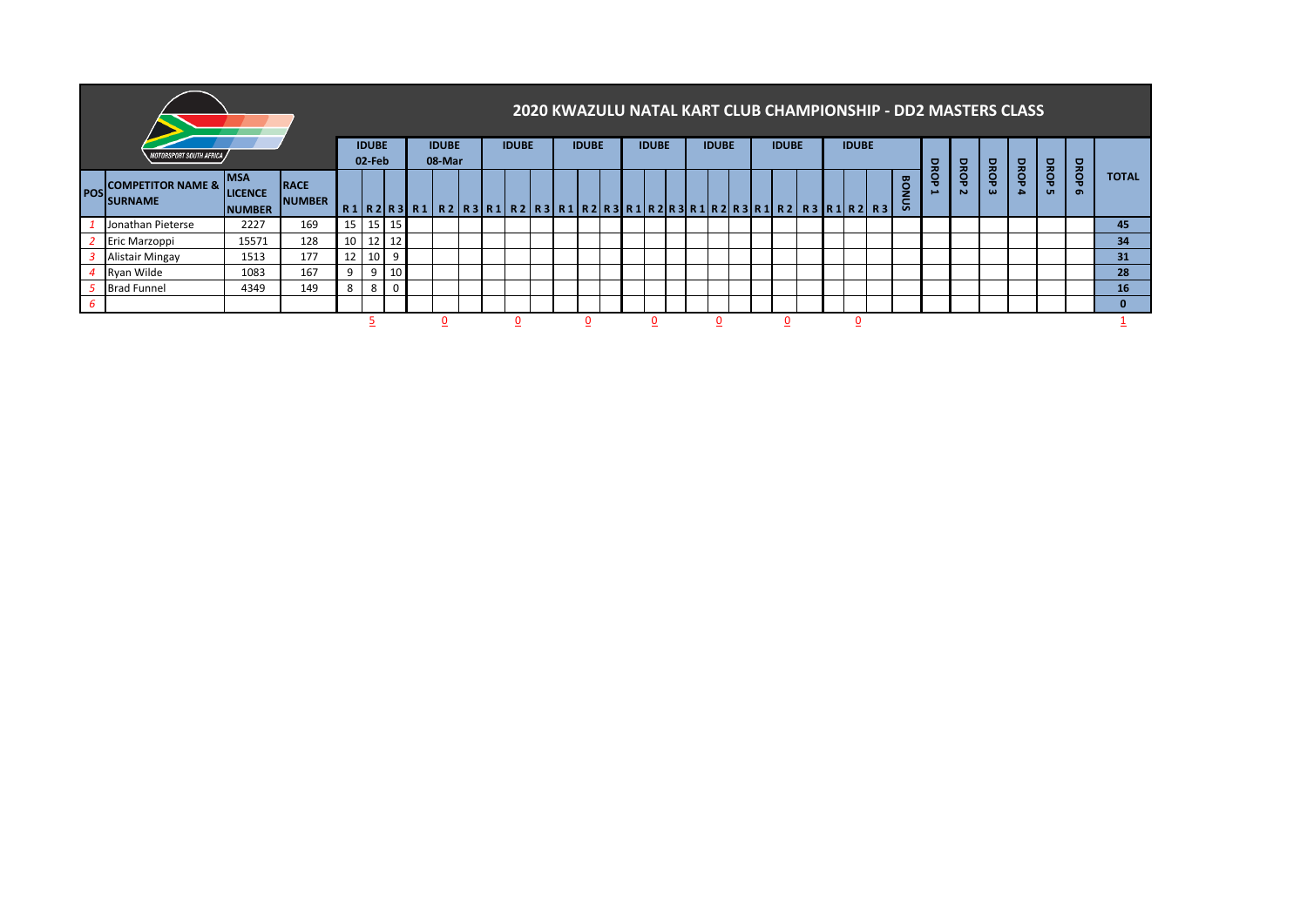|            |                                                   |                                                |                              |                          |                 |                |  |              |  |              |  |              |  |              |                                                                            |  |  |  |  |  |              |                                  |      | 2020 KWAZULU NATAL KART CLUB CHAMPIONSHIP - SENIOR MAX CLASS |           |                      |                         |                 |
|------------|---------------------------------------------------|------------------------------------------------|------------------------------|--------------------------|-----------------|----------------|--|--------------|--|--------------|--|--------------|--|--------------|----------------------------------------------------------------------------|--|--|--|--|--|--------------|----------------------------------|------|--------------------------------------------------------------|-----------|----------------------|-------------------------|-----------------|
|            | <b>IOTORSPORT SOUTH AFRICA</b>                    | <b>IDUBE</b><br>08-Mar                         |                              | <b>IDUBE</b>             |                 | <b>IDUBE</b>   |  | <b>IDUBE</b> |  | <b>IDUBE</b> |  | <b>IDUBE</b> |  | <b>IDUBE</b> |                                                                            |  |  |  |  |  |              |                                  |      |                                                              |           |                      |                         |                 |
| <b>POS</b> | <b>COMPETITOR NAME &amp;  </b><br><b>ISURNAME</b> | <b>IMSA</b><br><b>LICENCE</b><br><b>NUMBER</b> | <b>RACE</b><br><b>NUMBER</b> |                          | 02-Feb          |                |  |              |  |              |  |              |  |              | R1 R2 R3 R1 R2 R3 R1 R2 R3 R1  R2 R3 R1 R2 R3  R1 R2 R3  R1 R2 R3 R1 R2 R3 |  |  |  |  |  | ទី<br>z<br>g | DROP<br>$\overline{\phantom{a}}$ | DROP | DROP<br>$\omega$                                             | DROP<br>A | DROP<br>$\mathbf{u}$ | <b>DROP</b><br>$\sigma$ | <b>TOTAL</b>    |
|            | <b>Brent Walden</b>                               | 12247                                          | 255                          | 15 <sub>1</sub>          | 15 12           |                |  |              |  |              |  |              |  |              |                                                                            |  |  |  |  |  |              |                                  |      |                                                              |           |                      |                         | 42              |
|            | Shrien Naidoo                                     | 3308                                           | 212                          | 12                       |                 | 12 15          |  |              |  |              |  |              |  |              |                                                                            |  |  |  |  |  |              |                                  |      |                                                              |           |                      |                         | 39              |
|            | <b>Riley Horner</b>                               | 2535                                           | 299                          | 10                       | 10 <sup>1</sup> | 10             |  |              |  |              |  |              |  |              |                                                                            |  |  |  |  |  |              |                                  |      |                                                              |           |                      |                         | 30 <sup>°</sup> |
|            | Nic Wuite                                         | 7307                                           | 293                          | 9                        | 9               | 9              |  |              |  |              |  |              |  |              |                                                                            |  |  |  |  |  |              |                                  |      |                                                              |           |                      |                         | 27              |
|            | Jack Rowe                                         | 21700                                          | 434                          | 8                        | 8               | $\overline{ }$ |  |              |  |              |  |              |  |              |                                                                            |  |  |  |  |  |              |                                  |      |                                                              |           |                      |                         | 23              |
| 6          | Daniela Marzoppi                                  | 16157                                          | 243                          | 6                        | $\overline{7}$  | 8              |  |              |  |              |  |              |  |              |                                                                            |  |  |  |  |  |              |                                  |      |                                                              |           |                      |                         | 21              |
|            | Jadice Govender                                   | 26533                                          | 298                          | $\overline{\phantom{a}}$ | $\mathbf 0$     | 0              |  |              |  |              |  |              |  |              |                                                                            |  |  |  |  |  |              |                                  |      |                                                              |           |                      |                         |                 |
| 8          |                                                   |                                                |                              |                          |                 |                |  |              |  |              |  |              |  |              |                                                                            |  |  |  |  |  |              |                                  |      |                                                              |           |                      |                         | 0               |
|            |                                                   |                                                |                              |                          |                 |                |  |              |  |              |  |              |  |              |                                                                            |  |  |  |  |  |              |                                  |      |                                                              |           |                      |                         |                 |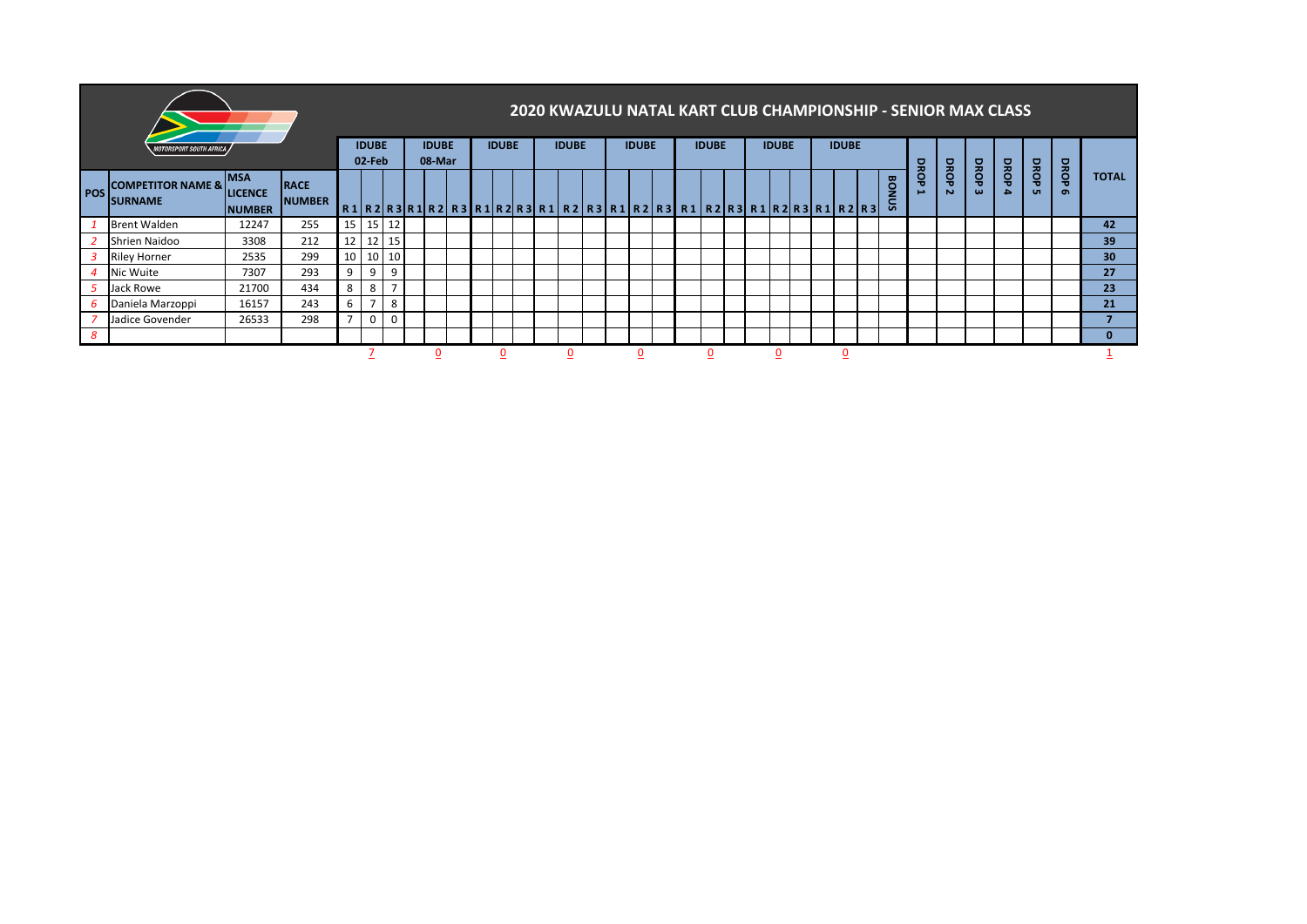|            |                                            |                                     |                              |                |                        |                   |                        |  |                                                                         |  |              |  |              |  |              |  |              |  |              | 2020 KWAZULU NATAL KART CLUB CHAMPIONSHIP - JUNIOR MAX CLASS |   |      |                  |           |                          |                         |                 |
|------------|--------------------------------------------|-------------------------------------|------------------------------|----------------|------------------------|-------------------|------------------------|--|-------------------------------------------------------------------------|--|--------------|--|--------------|--|--------------|--|--------------|--|--------------|--------------------------------------------------------------|---|------|------------------|-----------|--------------------------|-------------------------|-----------------|
|            | <i><b>MOTORSPORT SOUTH AFRICA /</b></i>    |                                     |                              |                | <b>IDUBE</b><br>02-Feb |                   | <b>IDUBE</b><br>08-Mar |  | <b>IDUBE</b>                                                            |  | <b>IDUBE</b> |  | <b>IDUBE</b> |  | <b>IDUBE</b> |  | <b>IDUBE</b> |  | <b>IDUBE</b> |                                                              | 모 |      |                  |           |                          |                         |                 |
| <b>POS</b> | <b>COMPETITOR NAME</b><br><b>8 SURNAME</b> | <b>MSA LICENCE</b><br><b>NUMBER</b> | <b>RACE</b><br><b>NUMBER</b> |                |                        |                   |                        |  | R1 R2 R3 R1 R2 R3 R1 R2 R3 R1 R2 R3 R1 R2 R3 R1 R2 R3 R1 R2 R3 R1 R2 R3 |  |              |  |              |  |              |  |              |  |              | <b>BON</b><br>S.                                             |   | BROP | DROP<br>$\omega$ | DROP<br>۵ | <b>DROP</b><br><b>un</b> | <b>DROP</b><br>$\sigma$ | <b>TOTAL</b>    |
|            | <b>Troy Snyman</b>                         | 3011                                | 444                          | 15             |                        | $15 \mid 15 \mid$ |                        |  |                                                                         |  |              |  |              |  |              |  |              |  |              |                                                              |   |      |                  |           |                          |                         | 45              |
|            | Dhivyen Naidoo                             | 3309                                | 489                          | 12             |                        | 12 12             |                        |  |                                                                         |  |              |  |              |  |              |  |              |  |              |                                                              |   |      |                  |           |                          |                         | 36 <sup>°</sup> |
|            | Juandre Nel                                | 24184                               | 428                          | 9              |                        | 10 10             |                        |  |                                                                         |  |              |  |              |  |              |  |              |  |              |                                                              |   |      |                  |           |                          |                         | 29              |
|            | Nikheil Kulkaparsad                        | 26732                               | 415                          | $\overline{ }$ | $\mathbf{z}$           | 8                 |                        |  |                                                                         |  |              |  |              |  |              |  |              |  |              |                                                              |   |      |                  |           |                          |                         | 22              |
|            | Yifan Li                                   | O/E99944931                         | 491                          | 0              | 9                      | 9                 |                        |  |                                                                         |  |              |  |              |  |              |  |              |  |              |                                                              |   |      |                  |           |                          |                         | 18              |
|            | Liam de Beer                               | 5325                                | 419                          | 10             | $\mathbf{0}$           | $\mathbf{0}$      |                        |  |                                                                         |  |              |  |              |  |              |  |              |  |              |                                                              |   |      |                  |           |                          |                         | 10 <sup>°</sup> |
|            |                                            |                                     |                              |                |                        |                   |                        |  |                                                                         |  |              |  |              |  |              |  |              |  |              |                                                              |   |      |                  |           |                          |                         |                 |
|            |                                            |                                     |                              |                |                        |                   |                        |  | o                                                                       |  |              |  |              |  |              |  |              |  |              |                                                              |   |      |                  |           |                          |                         |                 |